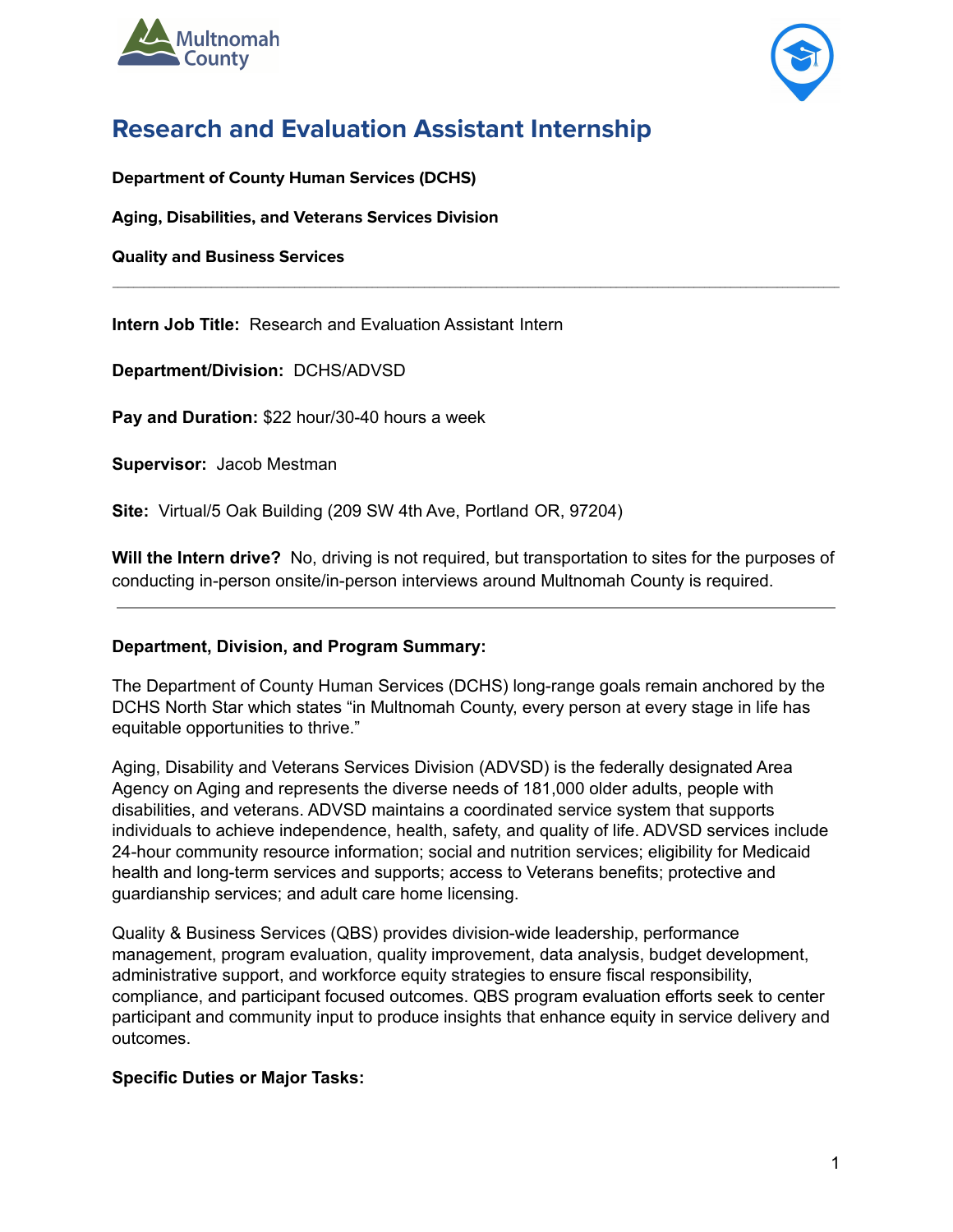



This position will work primarily with the QBS Research and Evaluation Analyst Senior, as well as collaborate with other QBS staff, interns, and program specific experts across ADVSD depending on project needs. This position's primary duties will be centered on program evaluation projects involving the design, collection, and analysis of survey and/or interview data from service providers and recipients. The goals of these projects are measuring service satisfaction and outcomes, as well as gathering feedback for service improvement, all through an equity lens.

- Interns will work primarily on collecting and analyzing data for one or more survey/interview based program evaluation projects.
- Expected projects include gathering data on participant satisfaction, feedback, and outcome measurements for programs like the Adult Care Home Program, Aging Disability Resource Connection, Transportation Program, and Nutrition Program.

Depending on skills, interest, and experience, this position may assist with other ongoing and emergent work involving research and evaluation design and implementation; quantitative and qualitative data collection, cleaning, analysis, and reporting; program design and performance measurement; project management; and other administrative support tasks such as:

- Research and documentation support to management and staff by gathering and synthesizing information from various sources
- Data management, maintenance, integrity, and validity by following data management processes for the collection and storage of original data, updating databases, developing forms and procedures, and validating data.
- Designing and testing of research and evaluation questions, performance measures, and data collection instruments (surveys, interview protocols, focus group facilitation guides, etc.)
- Conducting interviews with clients, community members, and staff in person, virtually, or over the phone; facilitating focus groups in person or virtually
- Performing statistical data analysis (sampling, descriptive statistics, trend analysis, tests of significance, etc.) and qualitative analysis (content analysis, developing and applying codes and themes, etc.)
- Preparing and distributing status updates and reports; conducting briefing sessions and give presentations to managers and staff

Interns are also expected to:

- Promote a culture of respect, inclusiveness, and appreciation of diverse perspectives, backgrounds, and values (Link to Equity and [Empowerment](https://multco.us/diversity-equity/equity-and-empowerment-lens) Lens)
- Be responsible for ethical practices at all times including preserving participant confidentiality and data per program, agency, and HIPAA/PII rules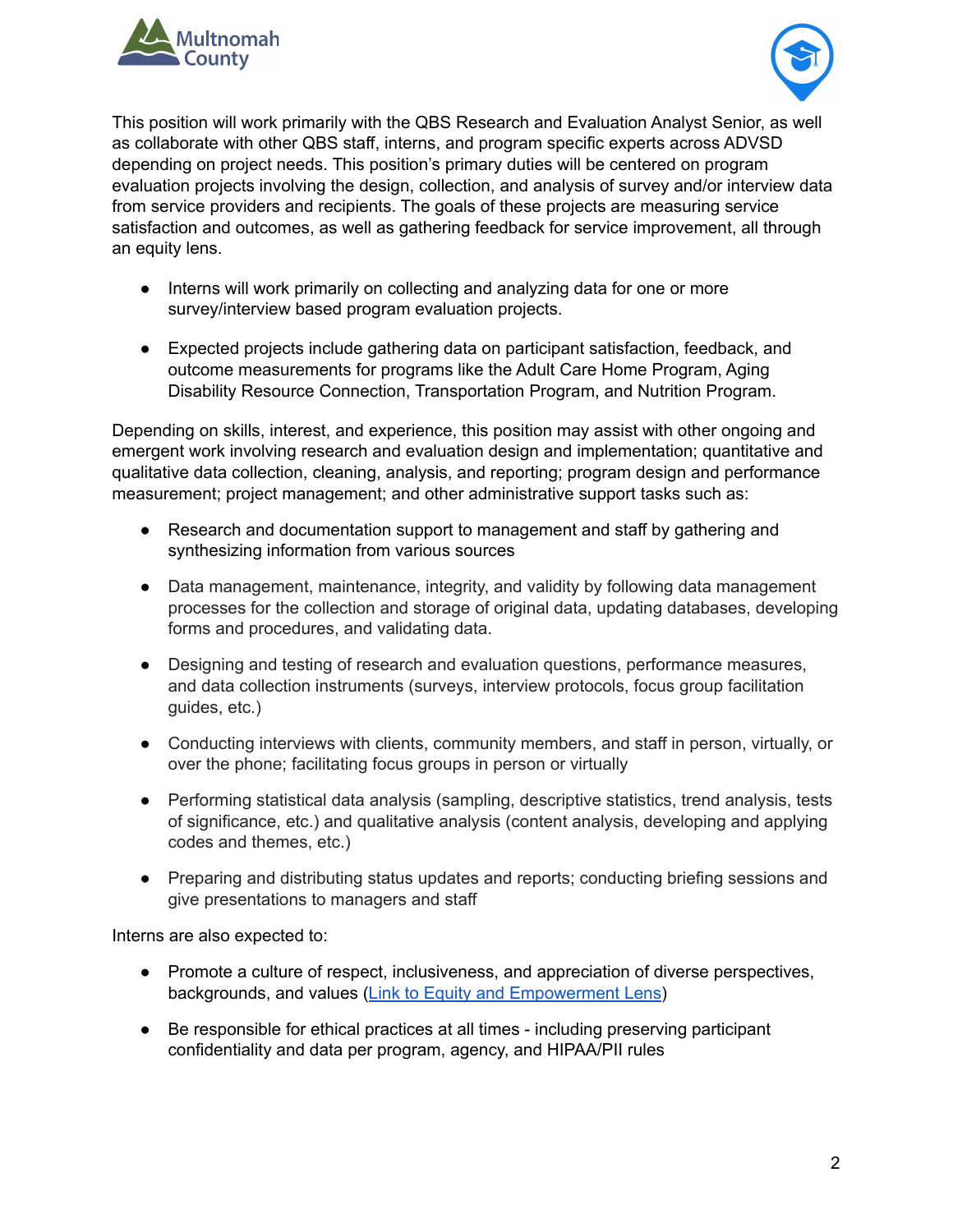



● Practice effective self-management of workload - including making the best use of available time and resources to effectively manage tasks and meet productivity expectations when performing job duties independently and in teams

Depending on the COVID-19 pandemic and resulting project specific data collection methods, interns may need to conduct in-person onsite/in-person interviews around Multnomah County.

## **Qualifications (knowledge, skills, and abilities needed for the job)**:

## *Required*

- Strong writing, organization, and oral communication skills
- Experience establishing rapport with people in-person and over the phone, listening to and making people feel heard, and recording information accurately while multitasking
- Experience, or interest in qualitative and quantitative data collection (surveys, interviews, focus groups, etc.) and analysis (statistical analysis, qualitative coding and theming, etc.)
- Experience, or interest in research, evaluation, quality improvement, data, and how to use them to improve equity in service delivery, community responsiveness, and program outcomes
- Demonstrated ability, or a strong desire to learn, to apply an equity or racial justice lens to your work to help foster a culture of respect, inclusiveness, and appreciation of diverse perspectives, backgrounds, and values
- Familiarity with PC environment, MS (Word, Excel), and Google (Forms, Docs, Sheets)
- Respect for and ability to work with diverse individuals
- Ability to self-manage and perform directed tasks with independence
- Must pass a criminal background check (This step happens after an offer is made)

## *Useful*

- Experience, or interest in Decolonizing and Indigenous Research Methods, Human Centered Design, Culturally Responsive Evaluation, Community Based Participatory Action Research
- Understanding of, or interest in learning about how system thinking, systemic racism and other forms of oppression, and white supremacy impact research, evaluation, and human services work
- Experience, or interest in creating charts, graphics, and other figures for synthesizing and communicating information to diverse audiences through reports and presentations

## **Time/Schedule Requirements:**